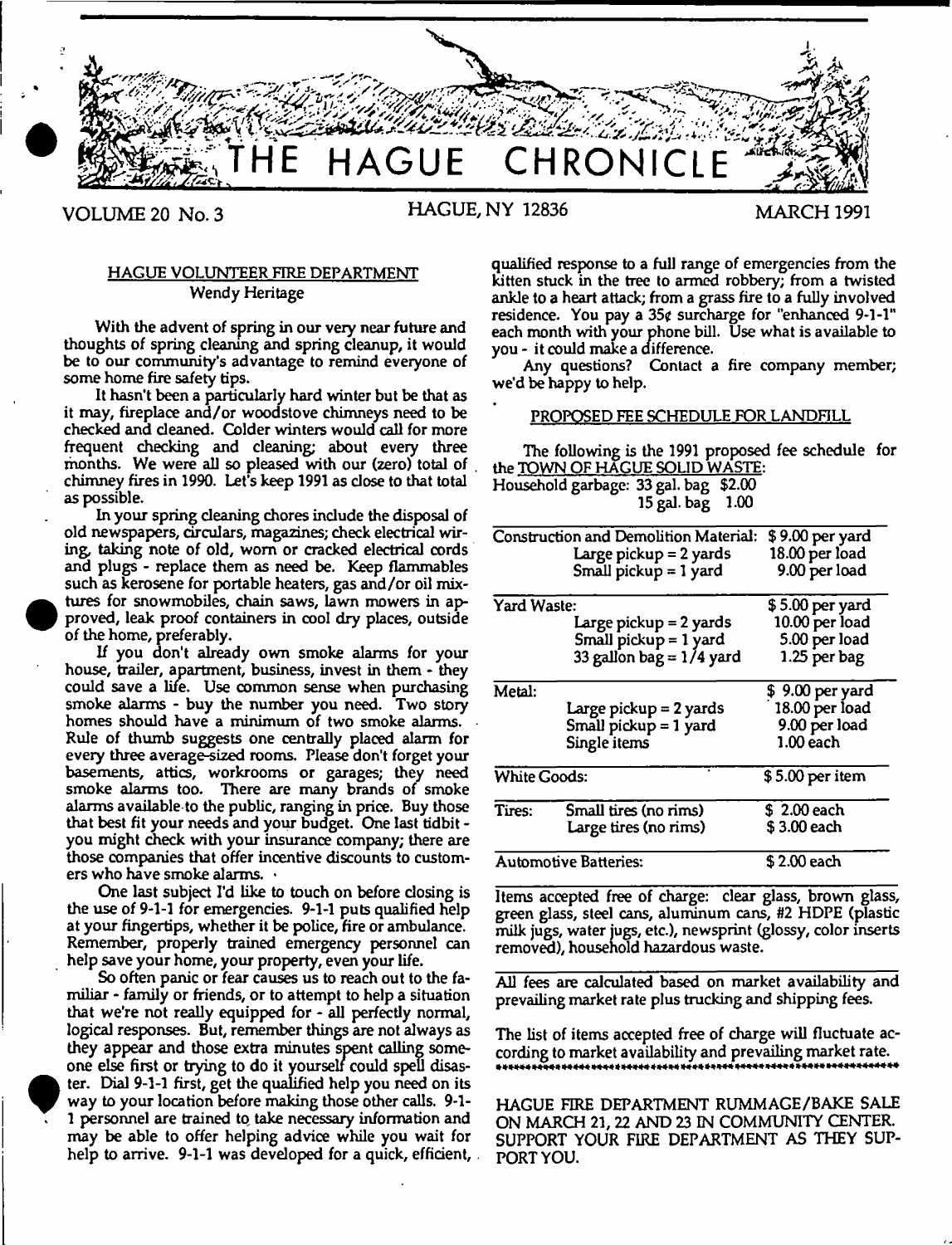### HAGUE HISTORICAL MUSEUM NOTES

Now on display in the LOBBY SHOWCASE in the Hague Community Center are:

Levi Newton's Civil War Discharge -1865 (donated by the Holman family)

Bessie West's Memory Book \* 1880 (Clifton West) Woman's fan (early air conditioner) Cut glass pitcher (Clifton family)

Displayed in the HISTORICAL ROOM are: Two women's boas (black and white) Quilt, top only Baby's bunting (circa 1908)

You are invited to visit the Museum. Hague Historian Clifton West has done a wonderful job of sorting and displaying many items of interest for area residents and visitors.

# HAGUE HISTORICAL SOCIETY PRESENTS Robert M. Cole

Friday evening, March 22, The Hague Historical Society will present the "COLONIAL PHYSICIAN" as portrayed by Jim Gabler. a Physicians' Assistant at Moses Ludington Hospital in Ticonderoga. Mr. Gabler will be in his costume of the times and discuss his working instruments, both originals and accurate copies of the period and his medicines that he would prescribe in colonial days.

Come and be impressed with the medicine of our forefathers and be thankful for the advances in medicine today. Refreshments will be served at 730PM and meeting will start promptly at 8:00PM.

An April meeting will be held in conjunction with The Ticonderoga Historical Society. This will be the third in our current series of a yearly joint meeting. This time the Hague society is giving the program and the Ticonderoga society will be the hosts at the Hancock House. The topic will be THE SILVER BAY BOYS' SCHOOL Again the social hour begins at 730PM and the program will start at 8:00PM.

# CUB SCOUT PACK 21 NEWS Karen Costello

Our pack gathered at the Community Center for an informative discussion on Safety and First Aid with EMT Tom Porter. Some helpful tips we learned should help these Scouts be ready and know when to get help. Thanks Tom!

It was a cold Saturday for Winter Carnival ice fisherman, but Cubs Wyatt Wells, Tyler Wells, Ryan Lawrence and Kevin Stonitsch braved the wind and tried their luck at ice fishing with leaders Kay and Walt Wells. No fish, but plenty of hot dogs! (Maybe they should use them for bait!)

On Sunday two determined Scouts used all their might in the ice chisel competition. David and Greg Fitzgerald burned some calories working that chisel to open water.

Thanks to the hungry crowd and the Winter Carnival Committee, we earned some money for the pack through popcorn sales. Also thanks to the Cubs and their folks who helped with that project. Den #2 sold popcorn (in reusable bags!) to help them buy Webelo hats on which they will proudly wear their pins signifying their achievements. They have earned ARTIST and are working| toward CITIZENSHIP.

Den #/3 Scouts are all VERY close to Wolf Rank. You can do it! Den #1 is concentrating on the leadership achievement, with each Scout preparing a den meeting activity. Dens 1 and 3 participated in a Bowl-a-Ree to earn money for the Council, our pack and to earn a bowling badge and win prizes. They all did well and had a good time! One Scout you can't hold back is Kenny Stonitsch of Den #3. He bowled with a broken leg!

We'd like to say Good Job! to the Scouts of Pack 21 who participated in the production of Charlotte's Web at school last week. From Den #2, Thor Gautreau, Nate Lawrence, Craig Smith and Chris Frasier and from Den #1, Tavish Costello, Greg Fitzgerald and James Jones — great performance!

Den #1 is collecting the refundables at the landfill this month. Thanks for your contributions!

### SENIOR CITIZENS CLUB Ethel Andrus

The next regular meeting of the Hague Senior Gtizens Club will be held on Tuesday, March 26, at the Community Center in Hague, at 130PM. There will be the customary business meeting, and there will be a program on The Steamboats of Lake George. Light refreshments will follow the program.

And we have a very special announcement to make. ' On Thursday, May 16, the Warren County Council of Senior Gtizens will hold its annual luncheon at SILVER BAY ASSOCIATION at 12:00 noon. Our very own Dottie Henry will be honored with a special award recognizing her contributions to the community. We invite all our Hague Seniors to attend. (Be a resident of Hague and 50+ years of age.) To register, phone Bertha or Diane at 543-6161. Indicate your choice of entree: Filet of Fish, Chicken Breast, or Roast Beef. All entrees are \$830. The rest of the meal consists of tomato juice, baked potato, vegetable medley, jello and cookie. Give cash to Ethel or write a check payable to Ethel W. Andrus. She, in turn, will write one check to the Seniors Council. (These rules and regulations are the Council's) Registration must be by April 15. Should you decide NOT to go after registering and paying fee (which must be paid by April 15) there wifi be NO refunds made after April 26. Speakers for the occasion will be (we hope) Assemblyman Robert D'Andrea, Supervisor Richard Bolton of Hague, and Supervisor William Thomas of Johnsburg.

Let's hope for a fine day so we can enjoy the Silver Bay Campus in its beautiful setting. And last, but not least, to honor Dottie on this special occasion. Come out for Henry, Come out for Hague!

THUNG

STPT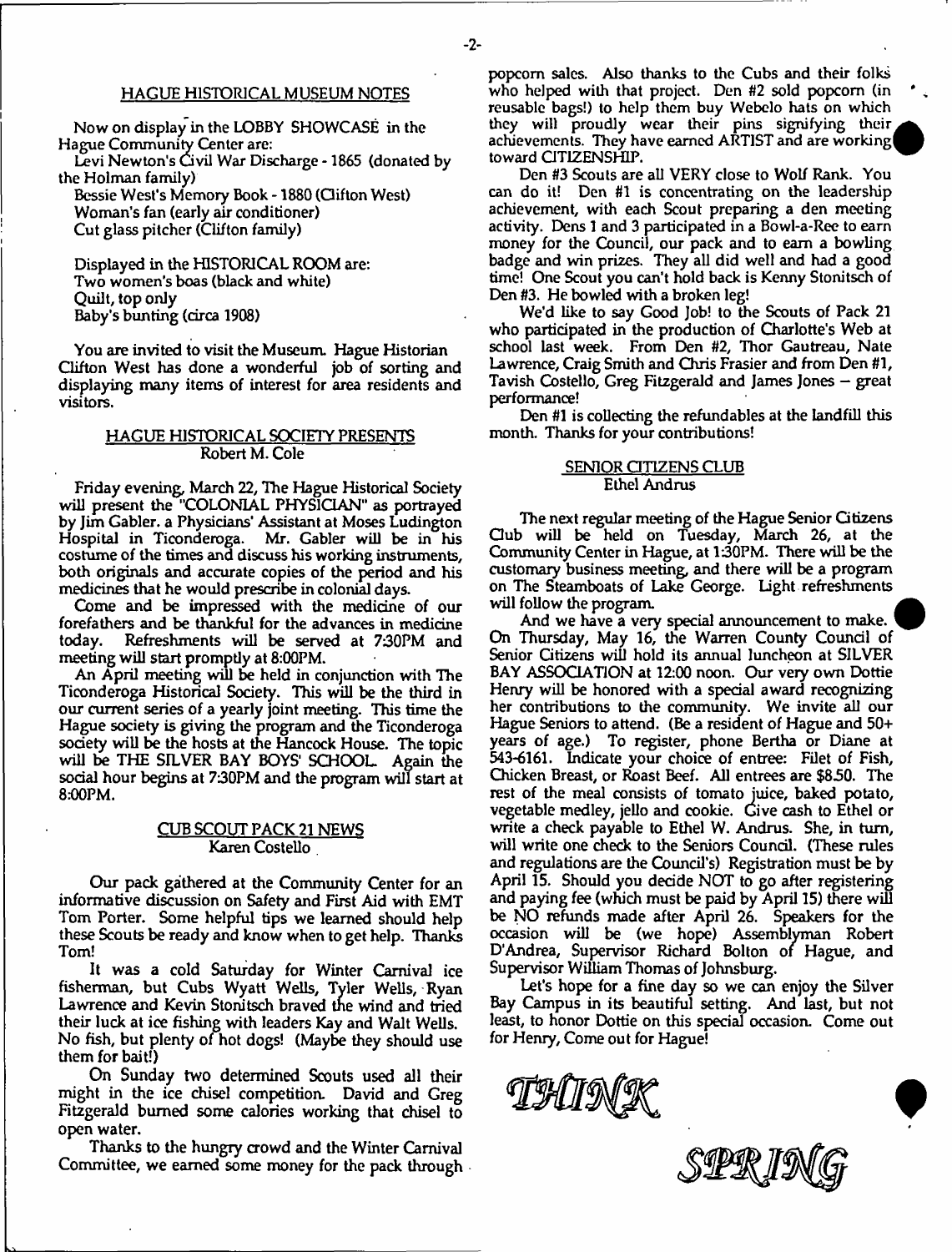Since there was nolhing to be brought up before the  $\bullet$ Zoning Board of Appeals, the meeting for February was ancelled. Next scheduled meeting will be March 22.

#### PLANNING BOARD - March 7.1991

No change was made to the *michael's* approved<br>livided lot under Section 8.020 from the February 7 subdivided for under Section 8.020, from the February 7,

1991 meeting.<br>The Barker major subdivision on the New Hague Road is classified as a Class A subdivision. This has been referred to the APA for review.

Jack Carney proposed a major subdivision, which is Jack Camey proposed a major subdivision, which is also classified as Oasp A and subject to review by APA.

#### TOWN BOARD MEETING - March 12.1991

A Recyding-Source Separation Law for the town of Board meeting. This is known as Local Law No. 1 and hopes to reduce solid waste through separation and the removing of recyclable materials. It is consistent with the NY State Solid Waste Management Plan. This law can be viewed at the town hall for anyone interested. It will become effective May 1, 1991.

Barbara Fitzgerald has suggested a contribution to the Ti Youth Commission Program (it provides opportunities for children in the Ti Central School District to enjoy a variety of events) and tennis courts and basketball hoops t the Community Center. Supervisor Bolton said no  $\begin{array}{c} \bullet \\ \bullet \\ \bullet \end{array}$ t the Community Center. Supervisor Bolton said no whey westermoduced this year for a youth program but will be in the next budget.<br>The Hague Volunteer Fire Dept. requested the use of

the town park for their steak roast during the bass tournament and asked for a variance for that day so that beer and wine could be served. After reading the ordinance of 1988, letters from the county attorney, town attorney and our insurance company to the audience, Supervisor Bolton held an open discussion. The Board supervisor Bolton here an open discussion. The Board then decided to approve the town park for the steak roast.

but said 110 to the variance. Bolton will request a school budget public hearing be

held in the town of Hague.<br>David Martucci has received state certification as assessor of advanced designation from the Board of Equalization and Assessment. He received 92% on each of two tests, taken in November.

the tests, there is no verified. The new recycling building at the landfill is almost completed. Meetings will follow.

Several county resolutions were passed including 1) the oposition to the NYS position on landfill closures and the oposition to the NYS position on landing closures and  $2$ ) to the  $10a$  a pallon tax increase  $a$ 2) to the 10c a gallon tax increase... gl

#### AMERICAN LEGION

 $\sum_{\substack{\text{th}\\ w}}$  Hague Post 1538, American Legion, regrets that we s we are completely sold out, and our supplier tells us. at our order will not be filled for at least six weeks When available, the Chronicle will be notified.

When available, the Chronicle will be notified. Post membership is at a record level of 91 for 1991, six higher than last year and far above the 50 members of 1984. If any Chronicle reader is a wartime veteran who is not yet a Post member but who might be interested in becoming a Legionnaire, please contact Commander Don Davis, Bemie Clifton, any member of the Post, or better yet, come to the next regular meeting, which will be held at the Legion home on Wednesday, April 3 at 7:30PM.. BC

#### HAGUE FIRE DEPARTMENT CALLS

In February there were 12 ambulance runs, entailing 121 man hours and 1,039 miles. There was also one chimney fire and one structure fire, totaling 112 man hours. On February 26 at midnight a fire in the home of Jim and Jean McKee, comer Rt. 8 and Mountainview Rd. erupted in the basement and spread rapidly to the attic. The McKees were awakened by the smoke and escaped. Fortunately there were no injuries, but the house was totally engulfed when the firemen arrived. Ti and Brant Lake Fire Depts. were called upon to help with their pumpers, ambulance and as standby at the Hague Fire House.

#### CHARLOTTE'S WEB AT ELEMENTARY SCHOOL

Were you there when Charlotte, the Spider helped to save Wilbur, the Pig? Well, if you were at the Ticonderoga Elementary School on Friday, March 8, you saw how she did it. Charlotte, in turn, was helped by the young farm girl, Fern, who persuaded her farmer father not to destroy the little runt pig. The musical was well received by an enthusiastic audience in a crowded auditorium. Many Hague elementary children performed their roles with much fervor. Included in the cast from Hague were: Lindsay Frasier as Mrs. Zuckerman, Crissy LawTence as Goose, Thor Gautreau as Gander, Melissa Brunet as Sheep and Kathryn Rutkowski and Eve Trombley as goslings. Craig Smith w'as a judge at the fair and Tavish Costello was one of the dashing Barber Shop Quartet - four boys, decked out in red vests and red banded straw boater hats who sang, "Zuckerman's Famous Pig" in praise of Wilbur at the County Fair. Townspeople at the fair included Greg Fitzgerald, Karajon Johnson, James Jones, Nate Lawrence, Chris Frasier and Jessica Ward.

The musical was produced and directed by Jeanne Seel and Linda Azer, who was also accompanist. They<br>credited several hardworking crews - Sewing, credited several hardworking crews Web-snipping, Set building, Stage, Video tape, Make-up and Program Book - and "the fantastic support we received from our fellow faculty members and support<br>staff." More than 100 students participated in the More than 100 students participated in the production. Like Wilbur, the teachers/directors, cast and helpers turned out to be 'Radiant", Terrific", Humble". Wilbur, of course, as Charlotte spun out the words in her web each night, was all these things. Indeed, Wilbur, as she spelled it out the very first time was 'Some Pig!"

This delightful show may be seen on Channel 10. Watch for it! ...B deG

# NOTICE

THERE WILL BE A PUBLIC INFORMATIONAL MEETING TO DISCUSS SOUD WASTE MANAGEMENT POLICY, PROCEDURE AND FEES APRIL 2 - 6:30PM - HAGUE COMMUNITY CENTER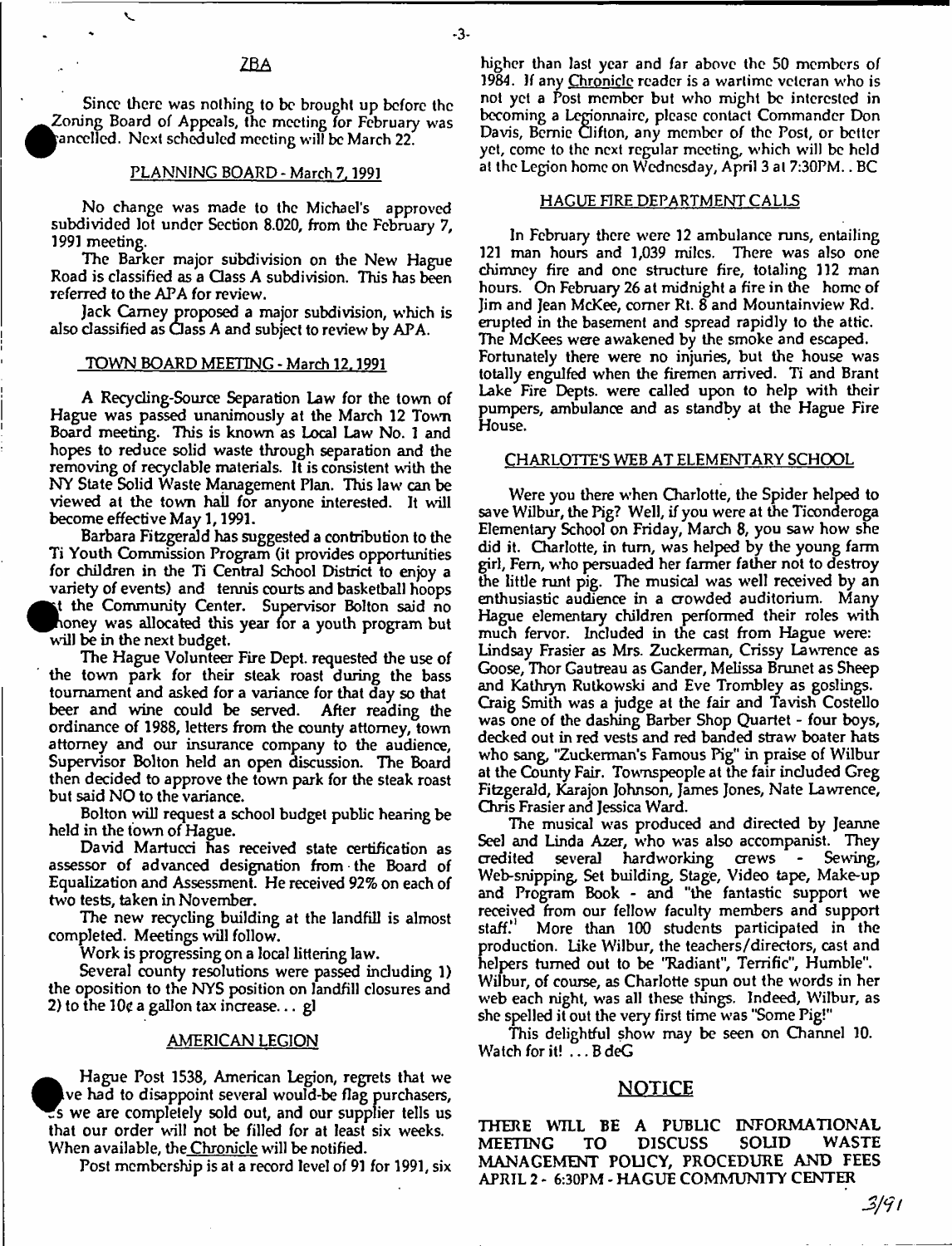The following letter was received recently from Pamela Bullock and Timothy Hayes, Brattleboro, VT.

As the severity of environmental destruction becomes undeniable, we must look further than the obvious places to lay blame - leaders, corporations, etc. - and examine our personal responsibility. Surely it has occurred to many of us that there is a clear connection between this calamitous predicament and our "way of life" in this land of plenty. It can be a most painful realization. However, the flipside of remorse is empowerment: the better we understand how we contribute to a problem the better we can affect its solution.

So we make an effort to "reduce, reuse, and recycle"; but still find ourselves throwing out used plastic pens, purchasing items outweighed by their "bubble-packs", or paying large electric bills.

As awareness increases, the scope of the problem seems overwhelming. Efforts to change even simple behaviours are surprisingly difficult, run against the grain of society, and so often seem futile - merely a drop in the bucket. Somehow we must remember that these little efforts do add up and are necessary changes - that drops of water are not wasted if, indeed, there is a bucket.

In an effort to create a bucket that we can see being filled, the Global Action Plan for the Earth (GAP) was formed last year. Working with the organizaers of Earth Day International, a set of global action goals was formulated and then translated into a progrtam of individual household actions.

The GAP program is aimed at those of us who are motivated to act, but feel overwhelmed or don't know where to start or perhaps are ready to do more. It involves organizing groups of o-12 households (or schools, businesses, other institutions) into "Ecoteams" that meet monthly to discuss, plan, and implement changes - at whatever level they can - regarding energy efficiency, water use, solid waste, transportation, and consumerism. There is a workbook that includes progress charts to be rilled out monthly. These will be gathered from all Ecoteams around the world, tabulated, and the collectie results comunicated back to the teams - a way to see the bucket being filled. (If just 1000 households were to replace 10 of their light bulbs with compact florescents, more thant 1/2 million gallons of oil could be saved, reducing pollution, plus saving each household around \$500 over the lire of the bulbs.)

Surely we must work to halt the institutionalized destruction of the environment and continue to call loudly for an energy policy that emphasizes efficiency and clean, renewable sources. In the meantime, let us not wait for the "leaders". We can act where we have more immediate control - in our homes and as consumers - and begin any day to make the changes that will become the way of the future.

Pam stated in an accompanying letter that "we have been meeting for 4 months now. It's a great way to get together socially and be .doing something that otherwise feels so overwhelming. If anyone or any group was interested, I would be able to come do a briefing' in Hague." Pam is the daughter of Audrey O'Brien, Hague and spends a lot of her free time here. Her address is RR1, Box 168, Brattleboro, VT 0S301

### TICONDEROGA 1991-92 SCHOOL BUDGET

An informational meeting was held on March 13 at the Ticonderoga High School to leam about the proposed budget for the coming year. Dr. Collins, School Superintendent gave a brief introduction and fumed the meeting over to Mr. William Butler, school business manager.

This year, the school board will find themselves particularly hard pressed to come up with a budget that will satisfy all the educational needs of the students and satisfy the taxpayers. Mr. Butler stated that only 3% of the

the tolal budget could actually be manipulated. The rest of the budget is mostly state mandated programs. State ' Aid has been drastically reduced for this coming year and therefore the burden has shifted to local taxpayers. With no increase at all over last year's budget, the taxpayers would still be looking at a very large increase in their taxes.

When voters approved the reconstruction project in 1989, it was not suspected that the monies from the state would not be forthcoming. The school board has borrowed 3 million dollars and will have to start paying it back in 1991-92, in the amount of \$445,000 in principal and interest the first year. Revaluation in Ticonderoga has also played havoc with the finances, since there have been several lawsuits by various people protesting their assessment. \$23;000 will have to be returned. There are two outstanding court cases - one in Hague in which the state is challenging its assessments on all timber land (and there is a lot!) and the other a law suit by  $I\!P$  wanting to get their assessments cut in half. If IP wins their case, \$188,000 will be dropped from the taxes received and will have to be shifted to home owners.

In 1977-78 the enrollment was 1400 students and went up to 1479 when Hague was annexed in 79-80. In 90-91 it was 1086 and is projected for 1092 next year.

The School Board has started out with a zero base method - every expense will be examined on its own merits and nothing will be included simply because it has been included in the past. They welcome input from the public. A complete schedule for budget workshops has been worked out on a series of Wednesdays at 7:30PM in the Ticonderoga High School Cafeteria.

3/27/91 - Elementary, Middle School & Handicapped expenditures

4/3/91 - High School & Interscholastic sports

4/10/91 - Transportation, Community, Employee Benefits, Debt Service & Cafeteria expenditures. Review of total expenditures and available revenue. Discussion on draft of proposed budget to be presented at Public Hearing.

4/26/91 - Final date by which petitions are due from candidates for Board of Education, 5PM, District Office.

(Hague has one member, David DeFranco, on the Board. Wouldn't it be great to have two?)

5/1/91 - Workshop on total expenditure needs and available revenue. Discussion on draft of proposed budget to be presented at Public Hearing.

5/8/91 - Public Hearing

5/15/91 - Regular Board Meeting - Adoption by the Board of Education of the 1991-92 Budget.

5//17//91 - Latest date for copies of the Proposed 1991-92 Budget to be available for Public Release.

5/29/91 - Vote on Proposed 1991-92 School Budget and Election of members of the Board of Education.

Background reports on each topic will be available at school offices one week prior to each workshop.

Remember - these are your kids and your money. Try to get to some of these workshops. Speak up and be  $counted!$   $\dots$  djh

#### \*\*\*\*\*\*\*\*\*\*\*\*\*\*\*\*\*\*\*

Don't forget to put May 28 on your calendar for the Glenn Miller Orchestra concert at the Ticonderoga High School, sponsored by the Ticonderoga Festival Guild, Reserve seat tickets will go on sale soon at Radio Shack. Get yours early! 3/91

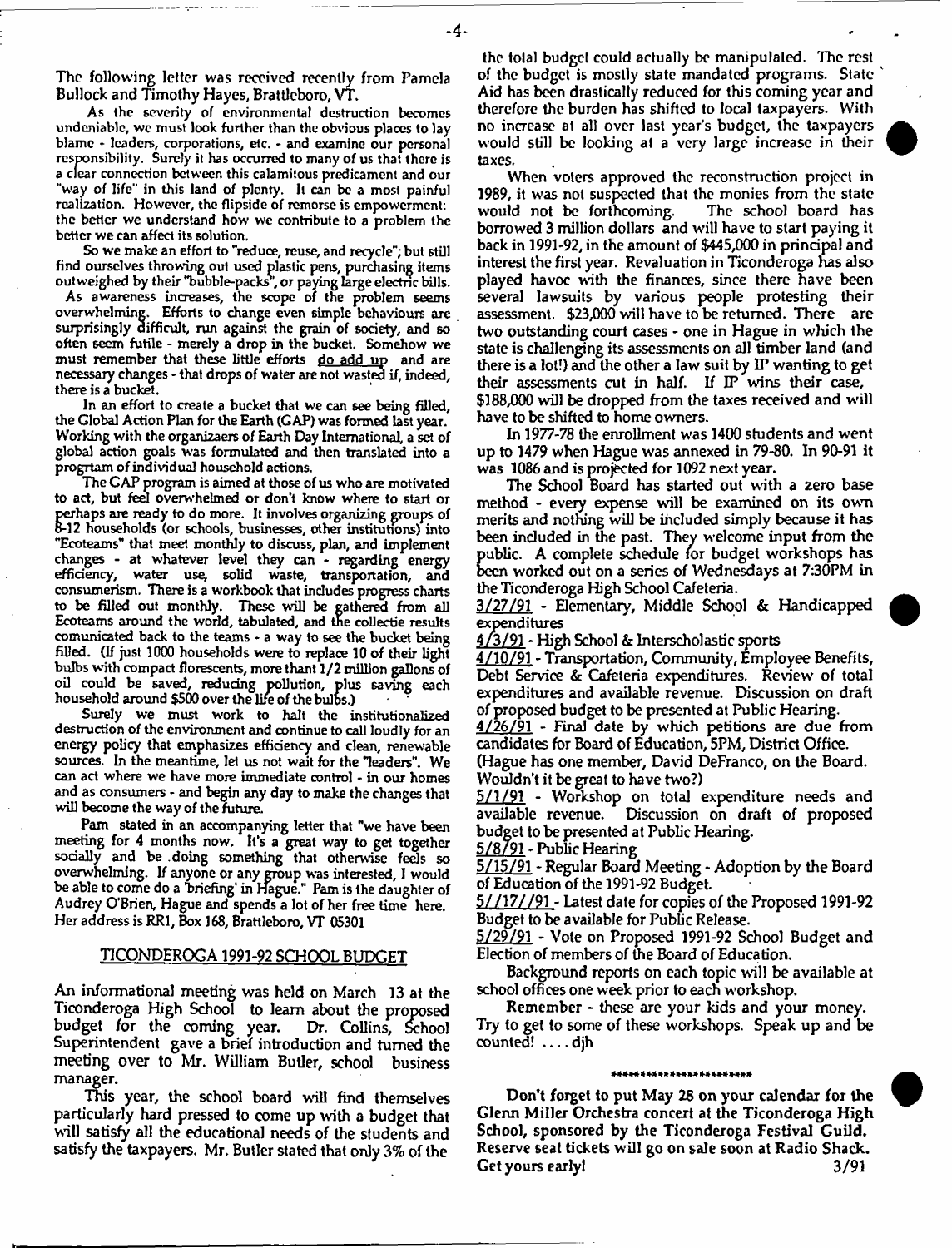### BIRDS OF HAGUE Laura Meade

On March 6,1991, an Elderhostel group, led by Basil Northam at the Silver Bay Association, observed a pair of Bald Eagles approximately 100 yards from shore, directly in front of the Inn, flying south over Lake George. There has been an area of open water all winter in that vicinity and, presumably, that was what attracted the eagles, since they feed on fish. Many in the Elderhostel group had binoculars and were able to see the birds in detail. The siting, which was VERY unusual, was reported to Michael King of the New York State Endangered Species Unit. King said he would appreciate being notified of sitings of all endangered species such as Peregrine Falcon, Common<br>Loon, Osprey, and Bald Eagle. King's address: Loon, Osprey, and Bald Eagle. Endangered Spedes Unit, Game Farm Road, Delmar, NY 12054; his phone: (518)439-7635.

Other unusual bird sitings recently have been:

1 Bald Eagle (2/10) by Eberhard Werschky and Chris Ginn at Hague Town Dock.

1 Sarp-shinned Hawk (2/16&17) by Phil Shuman at Silver Bay Road.

1 Brown Creeper (2/21, 2/28 & 3/3) by Elton Rising at Lake shore Terrace.

1 Robin (2/26) by Millie Stockholm at Friends Point on the ice.

1 Bald Eagle (3//1) by Phil Shuman at Oneida Bay on the ice.

1 Eastern Bluebird (3/7 & 3/8) by Rena Dykstra at Cold Water Canyon Farm.

1 American woodcock (3/6) by Joe Bach on New Hague Rd. Record for earliest siting for this bird is 3/9. Please notify Laura Meade of any unusual bird sitings.

# CHAMBER OF COMMERCE DISCUSES PROPOSED BED TAX

On March 6,1991 The Hague Chamber of Commerce met at the Hague Community Center . Ms Kelly Lovell, Director of the Lake George Convention Bureau, and Mr. Mike McCarthy, C.P.A. were there to discuss the convention center which is being proposed for Warren Counfy in the former Gaslight Village area in the town of Lake George.

The need for financing this 11.1 million dollar project will have to be born by the entire county and after many suggestions as to how it could be done, the steering committee decided that the best way would be to impose a 25% tax on motels and hotels in Warren County. Any motels/hotels with less than ten units would be excluded from this tax. The question was asked as to who would own and operate the facility. It would be under the direction of an authority (a not-for-profit) corporation, with probably a five-member board appointed by the Warren County Board of Supervisors. The county would be the guarantor. It would operate with 1.4 million debt service and \$400,000 operating deficit.

The prime purpose of having a convention center  $\bm v$  ould be to extend the tourist season throughout the year. They would not encourage conventions during July and August, since we don't need the extra business during these two peak months.

Members of the Chamber asked many questions, one

of which is "How could it possibly benefit us in Hague?" The only benefit that can be seen for the town of Hague MIGHT be in increased sales tax revenues from the county. Even that remains to be proven.

Another major concern is environmental impact a project of this kind would have on the lake, particularly considering its proximity to the lake.

It is also a concern ofthose present that based on the fact that we would be increasing the total cost to tourists, it may lessen the number of tourists who come into Warren County. Even if it was a small percentage, it would override the benefits. This would also affect the motels and also the supporting facilities, i.e. restaurants, shops, etc.

This reporter concurred that nobody that was present at this meeting was very happy with the proposal.

Two presentations were made by Sal Santaniello, President of the Hague Chamber of Commerce. beautiful plaque, reading "1990 Hague Senior Gtizen of the Year, Dorothy J. Henry In recognition and appreciation for your many years of dedicated service to the Hague community. From the Hague Chamber of Commerce." Dottie was unable to attend the Christmas party when the award was to be made.

Sal presented a picture of past ice auger champions, along with a carnival button, to Supervisor Dick Bolton, who was instrumental in having the National Ice Auger Championships located in Hague. Pictured were Frank Dagles, Walt Wells Gary Crammond, and Jim Clark, auger/chisel... djh

"It is with great pride and grateful appreciation to the Chamber of Commerce and the people of the town of Hague that I accepted this award. This town is the greatest!" ... Dottie Henry

### WEATHER NOTES Mary Lou Doulin

If weather is about change then that is what has been happening in Hague this past month. A cycle of false spring starts, alternating with bouts of cold have been the norm. Beginnning with Lincoln's birthday which was a beautifully cold clear 20° day and continuing through Saturday February 16, we had cold days, colder nights and snow on the 13th. This contrasted sharply with the 50" of the previous week. The remaining days of February were warmer vascillating between 28<sup>°</sup> and 45<sup>°</sup> with sun, rain, fog and mixed snow.

March came in like a lamb as temperatures were back to 50 and the sun radiated brightly. Fog and rain set in on the 2nd but by the 3d of March we had 34" and clear skies. Monday the 4th we had a wild ice storm which brought us a 10-hr. power outage in central Hague and further delays in the outer parts. It was exceedingly beautiful to look at but caused much hardship and tree limb damage. The full moon was wonderfully bright on the 28th of Feb. and Venus has been visible in the western sky just after sunset. It is the brightest star in the night sky so take pleasure from its dazzle. The ice fishermen are still on the lake!

#### \*\*\*\*\*\*\*\*\*\*\*\*\*\*\*\*\*\*\*\*

*'Blessed are the Brief, for they have [outer phone BitCs.*

3/91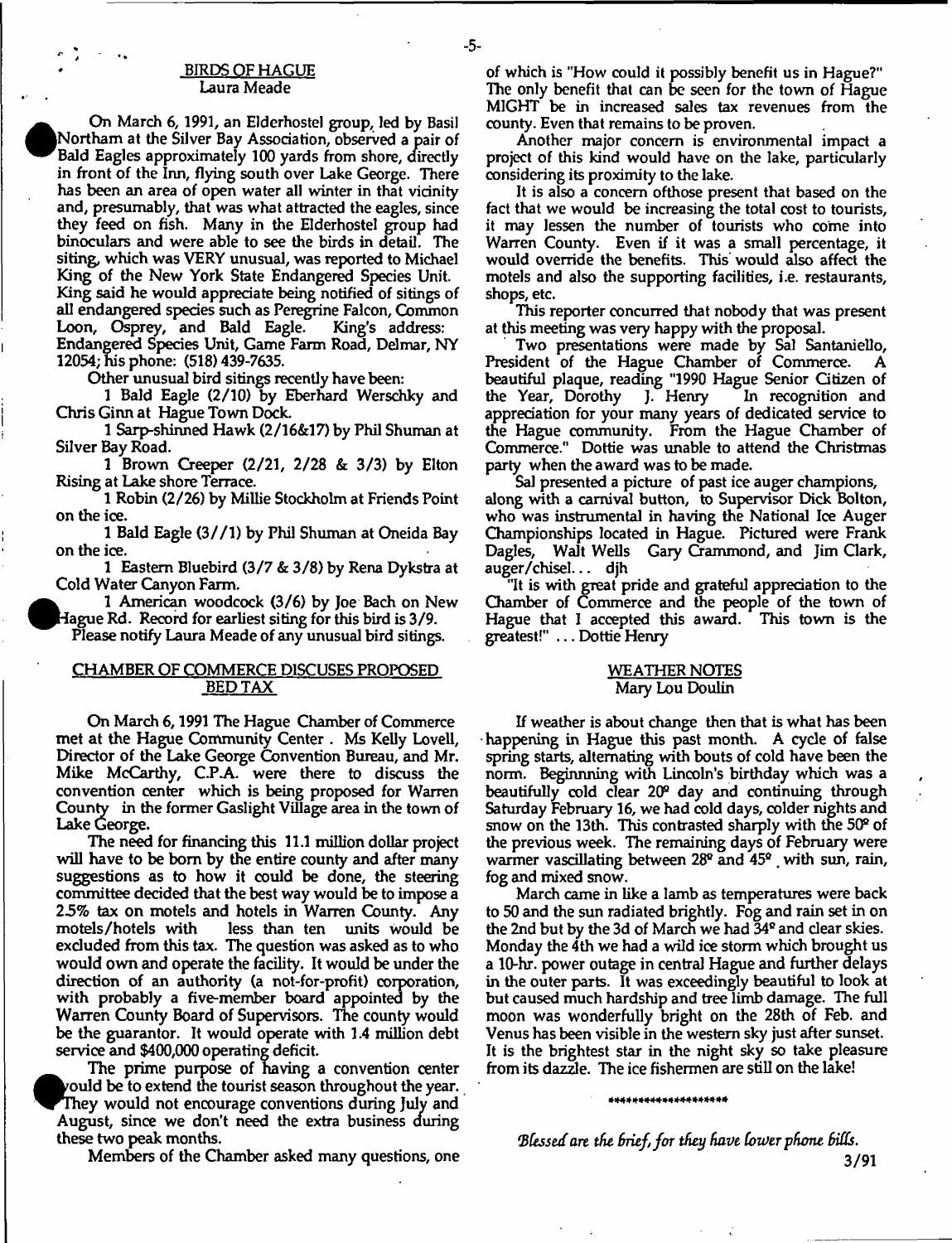#### LANDFILL HOURS CHANGE APRIL 1

Begiinning April 1 until September 10, the Hague Landfill will be open from 12:00 Noon to 5:00PM seven days a week.

### FIRE DEPARTMENT BREAKFAST A HUGE SUCCESS

On Saturday, Feb. 16 and Sunday the 17th, the Hague Fire Department served breakfast to a total of approximately 250 people. They realized \$779.00 from this fund raiser. Joyce Monroe, in the absence of Marilyn Priore, chaired the committee and she had lots of help from volunteers from the community. Everything went very smoothly - we were prepared for the Sunday church goers, which had been the bottleneck the year before. Joyce wishes to thank all those who contributed their time and energy to help and also to all those who came and enjoyed a delicious breakfast. The Fire Department would also like to thank the Town Board for the use of the Community Center.

The Fire Department will be holding a RUMMAGE and BAKE sale at the Community Center on Thursday, Friday, and Saturday, March 21,22 and 23. Articles may be left at the center on March 18, 19 and 20 from 9AM - 12Noon, or call 543-6161 for pickup. PLEASE try to make some goodies for the bake sale on one of these days.

#### DEMOLITION CREWS AT WORK IN HAGUE

It will be interesting for all you people who have headed elsewhere for the winter to note upon your return the razing of the Beachside, located in the center of town. At this point it is completely down except for a chimney, which will come down soon. Still a lot of cleanup to do.

It is also interesting to note that "Viewpoint", the former Henry residence, just south of Springdale Manor, has also been razed, along with the boathouse on the property. Both the Beachside and 'Viewpoint" are owned by David Darrin of Hague.

# 26TH ANNUAL WINTER CARNIVAL A SUCCESS BESTE SCHOLARSHIP FUND REACHES A BENCHMARK Kathy SantanieUo

The 26th Annual Hague Winter Carnival went off with few hitches and many successes this year, despite chilling temperatures and high winds to start off on Saturday. Even though the thermometer hovered in the single digits, many families braved the cold, blustery day to join in the Kids' activities at the park, make snow sculptures, watch the record number of footrace runners (24) cross the finish line, and watch a record number of "polar bears" (12) plunge into the icy waters of Trout House Village dock. All events went off as planned, including the new ones: sanctioned snowmobile drag races and the softball tournament. Penelope the Gown visited the kids at North Pond on both Saturday and Sunday afternoons, blew up helium balloons and painted faces.

This year three Hague students received a total of \$525 in Beste Scholarship awards. Richie Belden, Ulster Community College, Christopher Kuzianik, Plattsburgh State Univ. College and Maureen Denno, Champlain College, all received awards presented at the Carnival Dinner Dance.

The overwhelming success of this year's carnival enabled the Carnival Committee to turn over \$2,000 to the Beste Scholarship Fund from the proceeds, in addition to several individual donations totalling \$220, made dirctly to the fund over Carnival weekend. At this time, the fund has exceeded the \$5,000 level which makes the Carnival Committee extremely proud and excited and will hopefully encourage additional donations as the fund continues on its healthy upward trend. Anyone who would like to make a donation to the Beste Scholarlxhip Fund may send them c/o The Beste Scholarship Fund, Hague Community Center, Hague NY 12836

An encouraging number of new volunteers came forth this year to help with all phases of Carnival operation, which gave teh old standby Committee members a real "boost" and helps spur everyone on to do an even better job next year. The Carnival Committee thanks everyone who helped in any way make our 26th Annual Carnival the success it seemed to be. P.S. Watch for our "Hot Cash" raffle this summer.

#### EASTER SERVICES SCHEDULED

Maundy Thursday. March 28.7PM - Ecumenical Communion in Hague Baptist Church Annex

Good Friday. March 29.7PM - House Church in parsonage

Easter Sunday. March 31 - 6:30AM - Annual Easter Sunrise Service at public beach, followed by pancake breakfast in Hague Baptist Church annex. In case of inclement weather, service will be held in church

.Easter - 10:30AM- Easter celebration of Christ's Resurrection in sanctuary at Hague Baptist Church.

#### LGPC NEW RECREATIONAL RULES DRAFTED

Parasail operations would be limited to an area 500 ft from shore when in flight, and to the hours between 8AM and 7PM

Tour boats would be required to operate "in such a way that does not produce a wake which will cause undue shoreline erosion or property damage or endanger the safety of others."

Scuba diving rules (which are being reworked) would prohibit scuba diving within 50 ft. of a dock or mooring and in other areas.

Private property - No vessel would be allowed to "anchor, moor or recreate" within 200 ft of private dwelling, without the consent of owner or lessee. Exceptions include fishing and emergency use of such waters.

Jet Skis regulated, not banned. If the controls don't work, then the commission could review the issue with the idea that "a more comprehensive approach" might be justified. This was the most controversial of the issues involved. In letters to the Park Commission 308 people favored bans, 60 people opposed them and suggested stronger regulation and 83 wrote in favor.

Anyone being towed must wear a personal floatation device.

Historic shipwrecks and artifacts are protected.

HEARINGS ARE BEING PLANNED FOR THE WEEK OF APRIL 27.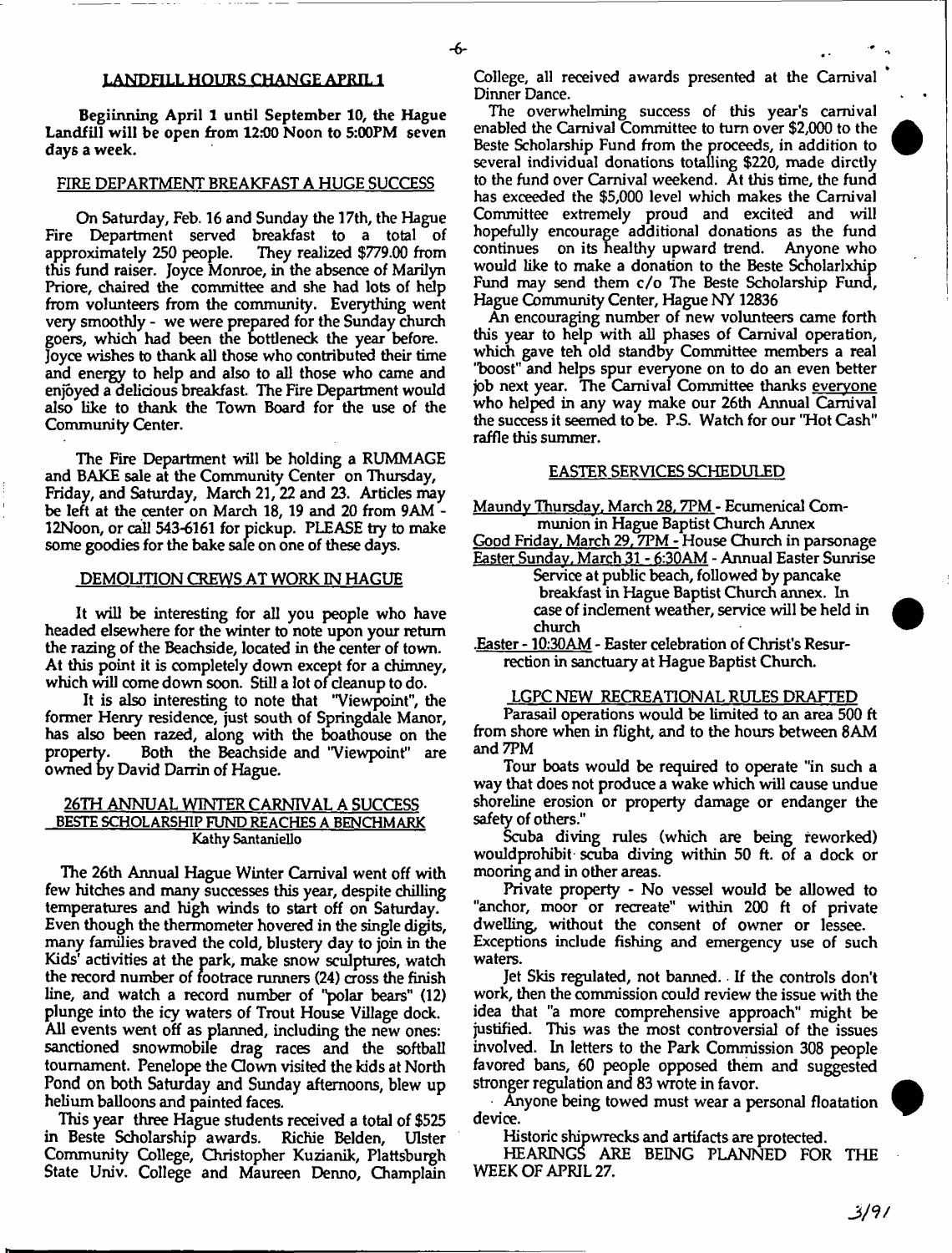#### **SOUNDINGS**

BORN - A boy, Benjamin David to Drs. Rose M. (Viscardi)  $\bullet$  and Jeffrey David Hasday, Lutherville, MD on February 23. Grandparents are Judge and Mrs. Dominick J. Viscardi.

»

*4*

MARRIED - Bernard Jordon, Hague, to Ramona Crown Point, on February 14 by Judge Kenneth Yaw at the home of Barb and Tink Snow.

DEED - Florence C. Gelhaar, 85, on February 9,1991 at Van Dyk Nursing Home, Montclair, NJ. She was the widow of Dr. Harold Gelhaar and resided with him at Mitten Rock, Sabbath Day Point until 1983. She is survived by three daughters, two sisters, eight grandchildren and five great grandchildren.

DIED - Rosalinda Middleton, 50, wife of David Middleton, Carlisle, PA, on March 6 in Carlisle. She is survived by her husband, daughter Julie, and son LeRoy. She was the daughter-in-law of Julia and the late Aaron Middleton.

# THS ANNOUNCES THIRD PERIOD HONOR ROLL

The following Hague students attending Ticonderoga High School are listed on the Honor Roll for the Third Marking Period:<br>First Honors:

irst Honors: TREVA BRAISTED, ANTHONY<br>eFRANCO, ELIZABETH DeFRANCO, MICHELLE ELIZABETH DeFRANCO, MICHELLE WATERS, VICKIE WATERS

Second Honors: LISA COBB, RICHARD COBB, CAROLYN DYKSTRA, ALISON LaCOURSE, KELLY YAW.

Congratulations to all of you. Keep up the good work.

### TI MIDDLE SCHOOL ACHIEVEMENT ROLL

BETH BRUNET, JESSICA FRASIER, ALLISON JOHNSON, MONICA JOHNSON, TRACY SCHLOGL, BRITTANY STULL, JESSICA WARD.

### IMPROVEMENT ROLL

CHAD JORDON, CONNIE SWINTON, MELISSA WARD

To make the Achievement Roll, a student must achieve a B or above in ALL subject areas and in order to be placed on the Improvement Roll a student must have achieved a letter grade improvement in more than one subject area, one being a major subject. CONGRATULATIONS TO ALL OF YOU!

GERALD CRAMMOND, a Ticonderoga native, has been named director of facilities management by the Silver Bay Association. Mr. Crammond will manage the aintenance and Housekeeping departments, which are sponsible for the grounds of the 600-acre campus, 65 buildings and guest rooms that accommodate 800 persons.

Mr. Crammond and his wife, the former Jane Watts of Silver Bay, now live in Silver Bay.

ALISON LaCOURSE, daughter of Mr. & Mrs. Craig La Course, Hague, was recognized during Youth Art Month for her art accomplishments. She is enrolled in studio drawing and painting and serves as treasurer of the Arts Alliance student art club.

Congratulations to RODERICK L. GEER, executive vice president of the insurance industry's Million Dollar Round Table, who has been appointed to the position of vice president and chief of staff to Ron D. Barbaro, president of The Prudential, effective March 4.

JOHN COON took first place in the fishing contest at the Hague Winter Carnival with his prize-wining trout SHANE PORTER took first place in the junior division.

### SILVER BAY ASSOC. ELECTS TRUSTEES

The Silver Bay Association has elected nine people to its board of trustees, including a Silver Bay resident.

Jules Halm of Silver Bay, a self-employed management consultant, will serve a three-year term on the 36-person board and its construction committee. The other new board members are Carol Cooper, Chatham, NJ; Charlotte Gosselink, Providence, RI; Reverend Deadra Johns, Putnam Station; Ralph Ketcham, Syracuse; John Porpora, Metuchen, NJ; Maurice Rasbeck, Fairport; Grant VanPatten, Saratoga Springs; and Richard Volkert, Tonawanda.

"Our board provides great guidance and expertise" states Mark Johnson, executive director. people represent the diversity of skills that is helping us provide new community services and serve more groups."

#### WATER AT HIGH LEVEL

The Lake George water level was dangerously high in January, leaving the shoreline vulnerable to erosion and property at the waterline open to severe damage due to ice that has frozen at an abnormally-high level.

The January 1 level of 3.92 on the Rogers Rock Gauge meant that the water level was well above the 3.2 target level that the Department of Environmental Conservation has set for ths time of year. Yet, when one of the LGA members flew over the outlet, there was no visible flow over the LaChute River. There should be, if the firm that controls the outlet were attempting to draw down the lake to a safer level.

The LGA alerted the DEC Commissioner of the situation early in January, and there now seems to have been some lowering of the level. State Navigation Law requires that every possible effort be made to prevent the lake level from exceeding four feet on the Rogers Rock Gauge.

At press time DEC officials were meeting with the hydropower company to prompt improved management of the lake levels year-round.

Reprinted from February 1991 LGA News

*After the average taxpayer fas finished paying a feu) hundred uu&s ■ hidden as WtU as out in the open* \* *f t usually fce(s Sled, ntfdt and flue.*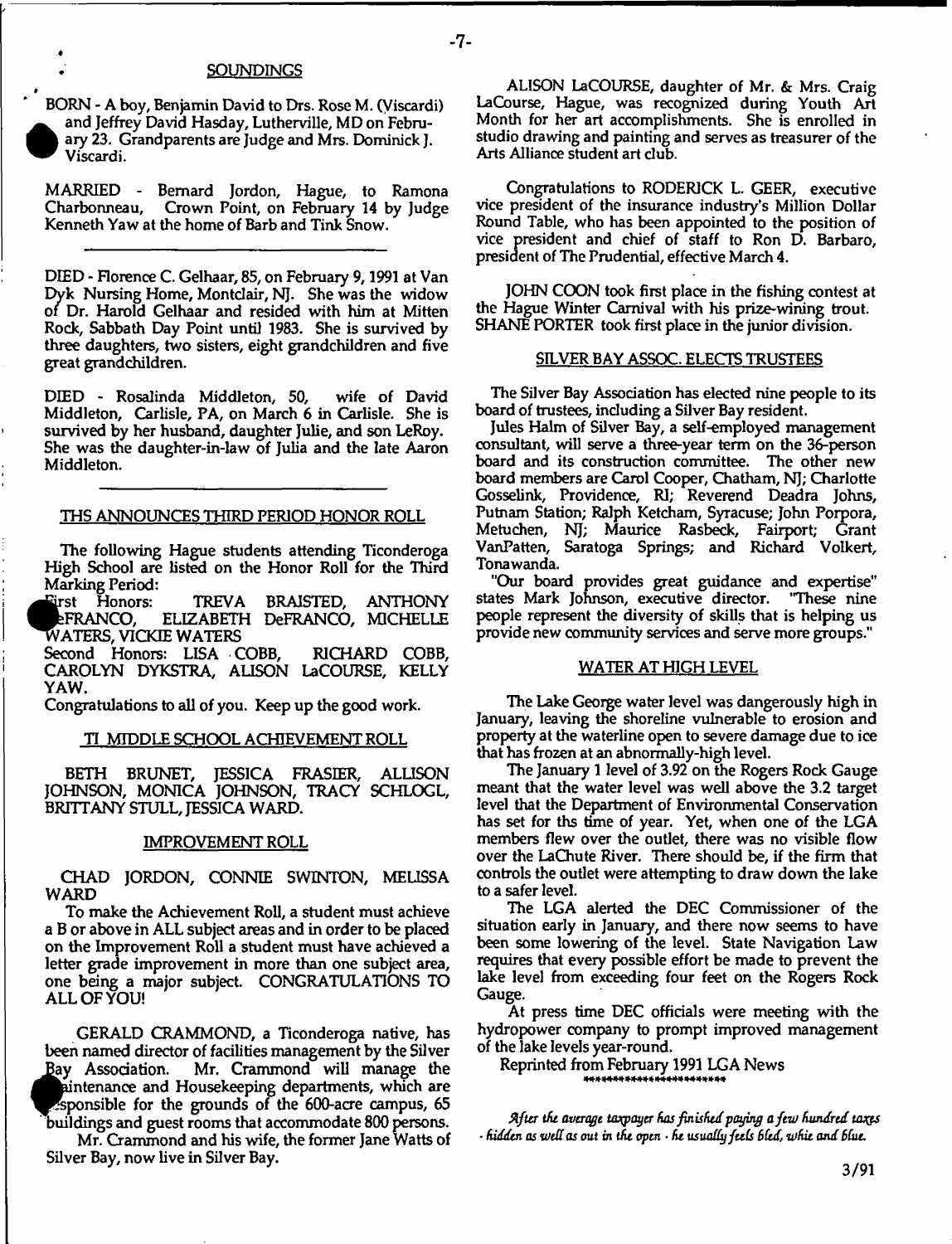# CALENDAR OF EVENTS FOR MARCH/APRIL 1991

MARCH :

- 17 ST PATRICK'S DAY
- 19 Home Bureau, 10AM Community Center 19 Fish and Game Club, 7:30PM - Clubhouse
- 20 Senior Gtizens Bus to Glens Falls
- 20 School Board meeting 7:30PM
- 22 Hague Historical Society, 7:30PM Comm. Ctr (p2)
- 21 Hallelujah! Spring is here!
- 21 Carillon Garden Club 11AM Church of the Cross-Ti.
- 21,22,23 Fire Dept, Rummage Sale Comm. Ctr. (pi)
- 22 Hague Historical Society, 7:30PM Comm. Ctr (p2)
- 24 PALM SUNDAY
- 26 Senior Citizens Club meeting 1:30PM see p 2
- 28 Zoning Board of Appeals 7:30PM
- 29 GOOD FRIDAY
- 30 FIRST DAY OF PASSOVER
- 31 EASIER

# APRIL

1 Fire Department - 730PM - Fire Hall 2 Home Bureau, 10AM - Community Center 3 Senior Citizens Bus to Glens Falls 3 American Legion meeting - 730PM - Legion Home 3 Chamber of Commerce meeting - 7:30PM - Comm. Ctr. 4 Planning Board meeting - 730PM 9 Town Board meeting - 6:30PM 10 Middle School Science Technology Fair 16 Home Bureau, 10AM - Community Center 17 Senior Gtizens Bus to Glens Falls 19 Fish and Game Gub, 730PM - Clubhouse Representative from the Veterans' Administrtion is in Community Center each Thursday at 1130AM. Call first.

# BY GEORGE, I'M HAPPY

She draws us dose around her shore that we our thirst might slake. By George we've come from miles and more to love our Lady Lake.

How oft we tarry for her moods, aye, some have made us 'fraid Yet as we gaze from shore to woods Our faith has always stayed

How fortunate indeed are we who dwell here for a while Much more than those who choose to flee and leave to live in style

She does not ask that we must dream

to match her special roles. But rather just enjoy, no less, and amply fill our souls

By George I'm glad that I am here to gaze at waters still. And often thereby to reflect upon whate're I will.

And even when the wind blows fierce and chums the water rough. Tho wind is chill and flesh does pierce 1 still my fears can slough.

I'm here today, yes come to stay and live my days remaining. I ask no more upon her shore my love will show no waning. ... Eloc Trebor

THE HAGUE CHRONICLE is published monthly by volunteers and supported by contributions from its readers. Send news items to Publisher Dorothy Henry, Box 152A and tax deductible contributions to PENNY BOLTON, Box 748, Hague, NY 12836.





ALL THE NEWS THAT FITS WE PRINT ON RECYCLED PAPER

 $3/91$ 

-8-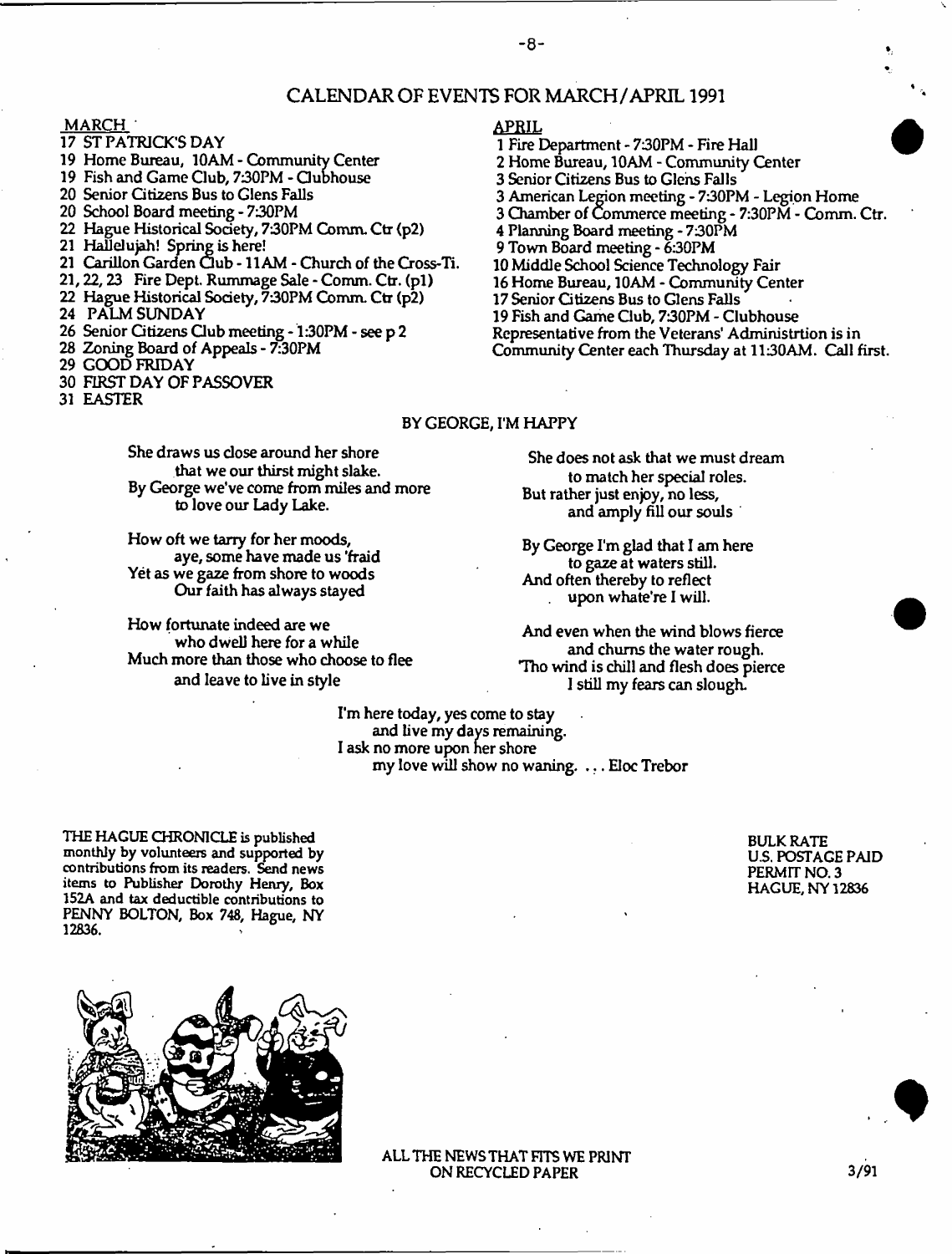# **SAVE THE HOSPITAL**

# MOSES LUDINGTON HOSPITAL SUMMER 1991 PLEDGE DRIVE

# FACT SHEET

Moses-Ludington Hospital in Ticonderoga is in serious financial trouble and faces the risk of being closed if help is not forthcoming soon.

An effort is being made to solicit pledges from the area summer residents before Labor Day to help in sure "that we still have a hospital next summer. This fact sheet is intended to answer some of the questions frequently asked.

# 1. WHY IS MOSES-LUDINGTON HOSPITAL IN THIS FINANCIAL CONDITION?

The Hospital was designed in the late 1970's when the reimbursement system from Medicare, Medicaid and Blue Cross/Blue Shield was very different. Patients stayed in the hospital 8-10 days for many procedures that are now performed with a 1 or 2 day stay or on an outpatient basis. Insurance companies have influenced the length of stay for many procedures.

Sixty percent of the Hospital's costs are "fixed" - they are the same regardless if the Hospital is full or half full. For example, the Hospital has a mortgage payment that comes due regardless of the number of patients served. The mortgage went into default and is now owned by the U.S. Department of Housing and Urban Development ("HUD"). Right now, HUD is letting die Hospital suspend mortgage payments so that it can get caught up on some unpaid bills. The original amount of the mortgage in 1981 was \$6.8 million. The present unamortized balance is \$6 million.

Medical supplies, drugs, employee benefits, food, electricity, malpractice insurance rates, etc. all have risen dramatically in the past few years. The Hospital has tried to keep costs down and also to remain price competitive with hospitals in Burlington, Middlebury and Glens Falls.

The State Health Department continues to demand that more and more regulations be met. The Hospital must comply with the same standards as large hospitals. Compliance is costly to small hospitals because they cannot spread these costs over large numbers of patients.

The Moses-Ludington situation is not unique. HUD'S current mortgage portfolio lists seventy percent of its mortgages in New York State. Ninety percent of those hospitals in New York State are experiencing serious financial difficulties.

# 2. IS THE HOSPITAL GOING TO CLOSE?

Probably - unless generous financial support is forthcoming soon. Currently, the Hospital is not making payments on its mortgage. There are unpaid bills. The Hospital is trying to develop a work-out plan which will return the Hospital to solvency. HUD representatives are extremely cooperative and appear to want the Hospital to survive. After a workout plan is in place, however, there will still be an urgent need for funds over the next year or so.

 $PME$   $3/9/$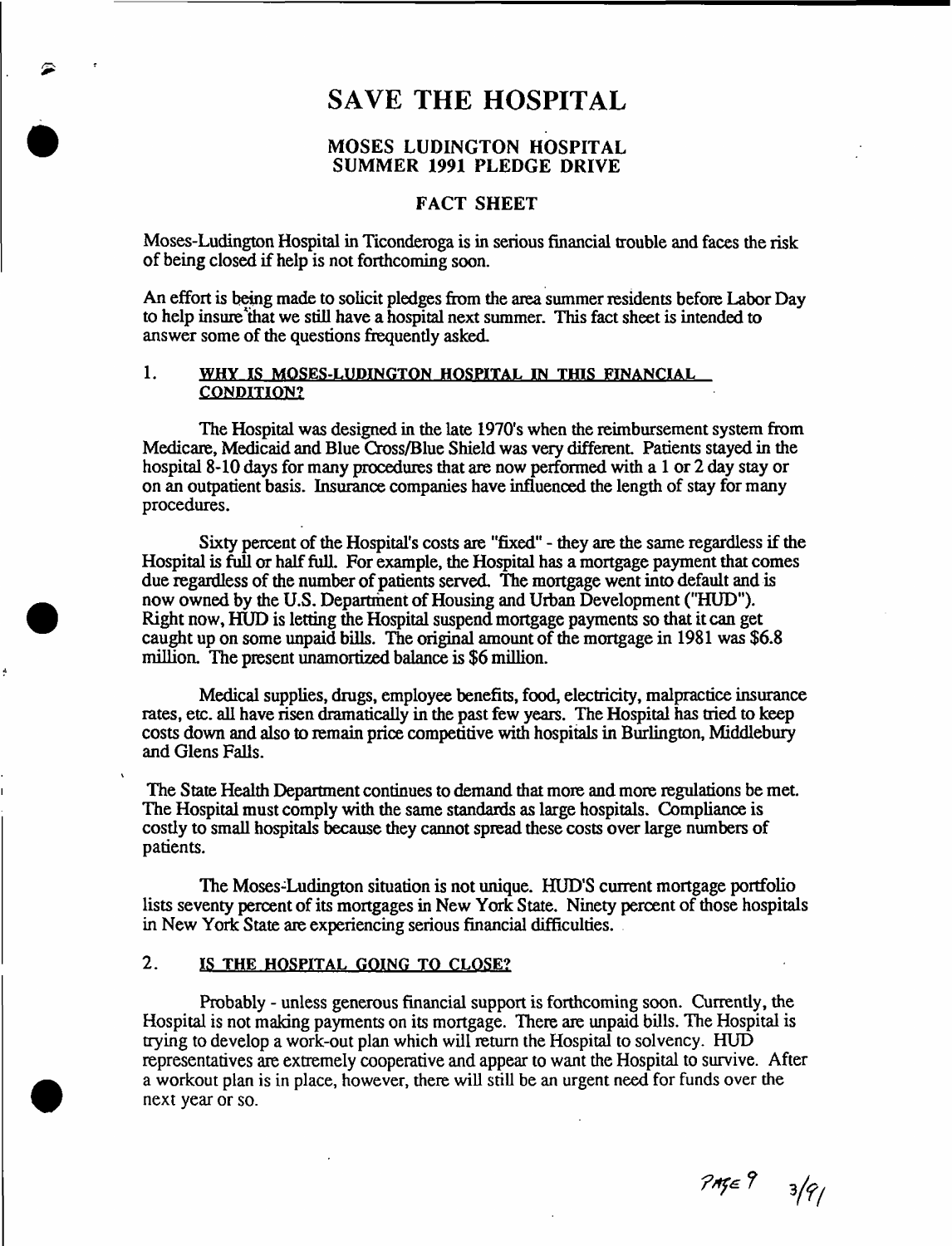# 3. IF THE HOSPITAL CLOSES. WILL DOCTORS STAY IN THE AREA?

Many of them will probably not. Most doctors rely on hospital service for a significant portion of their income. They, too, have high overhead costs and, if their income from caring for hospitalized patients is erased, they might look to relocate to another area. It would be extremely difficult to recruit doctors to an area with the closest referral hospital located 50 or more miles away.

# 4. WOULD THERE CONTINUE TO BE AN EMERGENCY DEPARTMENT?

No. The New York State Department of Health regulations require inpatient bed back-up before it will license emergency facilities.

# 5. CAN THE HOSPITAL OBTAIN TAX SUPPORT?

The Hospital is pursuing the pursuing the possibility of obtaining financial assistance from taxes raised by the communities within its service area. Even if this effort is successful, the Hospital will not receive any funds from taxes for at least a year.

## 6. WHAT IS THE STATUS OF THE HOSPITAL/NURSING HOME AFFILIATION!

The long-range financial solution appears to be a consolidation on some basis of the Hospital and the Nursing Home, the addition of additional nursing care beds and the creation of a financially self-supporting health care "campus". This plan, however, involves complex governmental approvals and construction of additional nursing care facilities. It will take time to accomplish.

# 7. WHY IS THERE A PLEDGE DRIVE NOW?

We are starting to solicit pledges from the summer residents now while they are here and before they return to their homes in other communities. We want to show the local community the amount of interest the summer community has in keeping the Hospital going.

# 8. HOW WILL THE PLEDGE DRIVE WORK?

Many summer potential donors have said they will be very willing to help IF and WHEN the local community has agreed upon and started to implement a plan which offers reasonable assurance that the Hospital will continue to function as a financially viable institution. Any such action will probably have to take place this fall in order to save the hospital.

We know, as a practical matter, that it is easier to solicit financial help from the summer residents while they are still here. After Labor Day it will be much more difficult. The problem is that while the local community is working hard on its planning, it has not yet agreed upon and started to implement a plan that appears to promise continued financial viability of the Hospital. We hopefully anticipate community agreement upon a plan and the start of its implementation before the end of the year.

*/C 3f-eji*